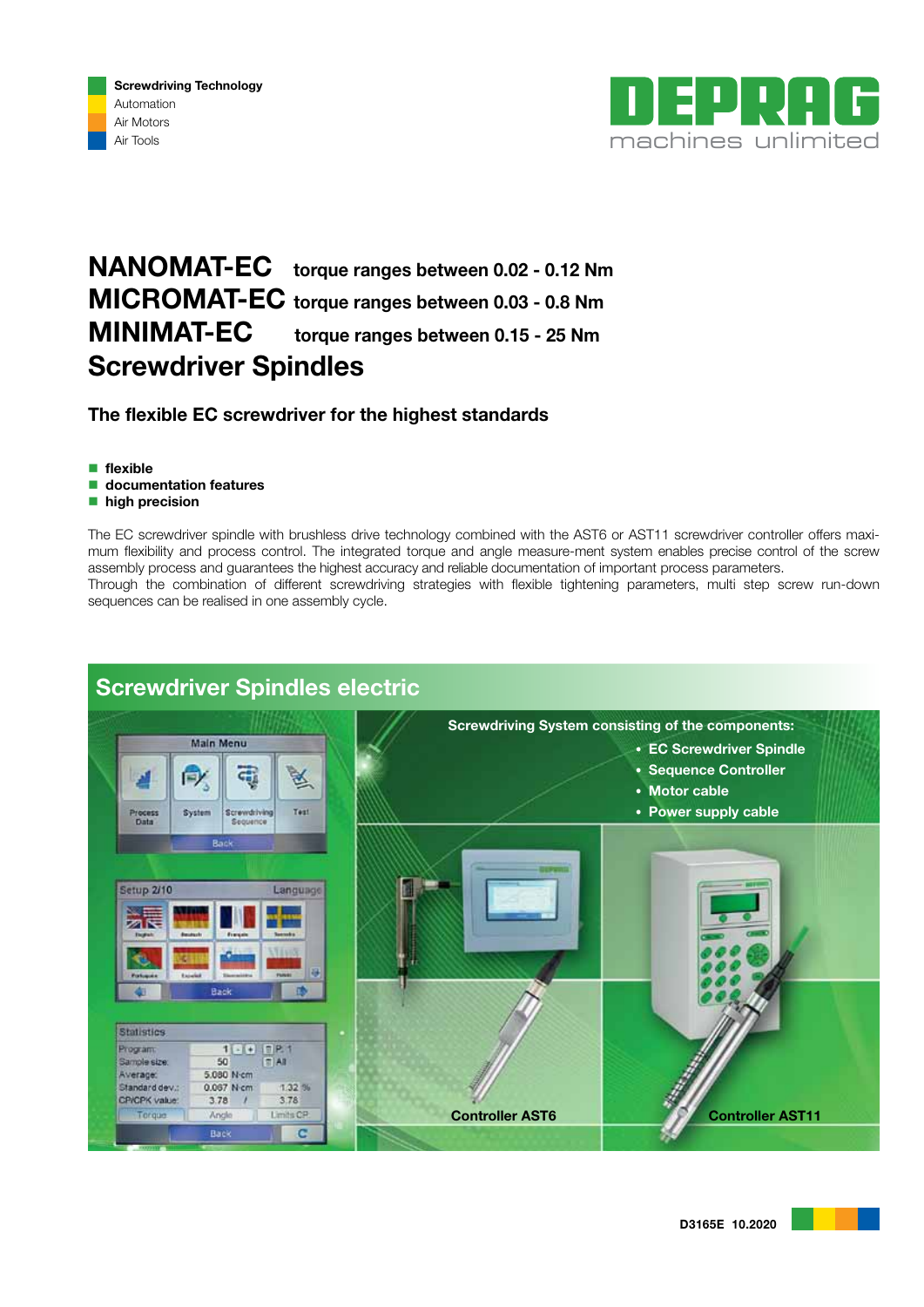#### DEPRAG EC screwdriver - the flexible EC screwdriver for the highest demands



The DEPRAG EC screwdrivers allow free programming of the screw tightening process. Within the power range of the selected tool, the torque value, speed, stand-by and direction of rotation can be adjusted individually to the assembly requirement.

Outstanding features of stationary EC screwdrivers are their high torque precision and the large range of control functions – perfect conditions for process security and control on highest level.

The brushless electric motors provide low maintenance operation. They are ideally suited for the tightening of screws due to their outstanding dynamics and an achievement of high peak torque values.

The integrated torque control - based upon precise measurement of the motor current along with the evaluation of other dynamic factors - as well as angle measurement, allows precise control of multistage screw-driving processes and documentation of the resulting values.

The DEPRAG screwdrivers based on EC technology enable a torque accuracy of < 2% standard deviation, which can be relied upon after millions of cycles.

Thus, a Cmk value of  $\geq 1.67$  with a tolerance requirement of  $\pm 10\%$  in reference to 6 Sigma is reached.

A Cmk value of 1.67 means that the error rate is less than 0.6 per one million screw assemblies.

#### DEPRAG SEQUENCE CONTROLLER AST6 – compact size for torque ranges up to 2 Nm



AST6-1

- highest precision for lowest torque ranges
- small size for confined spaces
- colour touch screen with 4.3" TFT display
- torque control/angle monitoring
- angle control/torque monitoring
- tightening procedure using friction values
- 100 user-tagable sequence programs
- for stationary applications
- available communication ports: field bus, input/output



ASTi6-1 for the installation into a switch cabinet

The DEPRAG sequence controller AST6 is the ideal controller for stationary screw assemblies in combination with the tried and tested DEPRAG EC screwdrivers of the NANOMAT-EC, MICROMAT-EC and MINIMAT-EC (size 22) series within a torque range of 0.02 Nm – 0.2 Nm. When choosing the option ASTi6-1 for integration into the switch cabinet, the software panel DAST is required for operation and visualisation of the controller. In that case the system controller additionally provides the range of functions available on the AST6-1 display.

**Operator friendly:** The sequence controller already includes standard screwdriving programs for tightening to torque and loosening to angle. Parameters can be directly altered to suit screwdriving tasks using the touch screen. The AST6 allows free programming of your screwdriving sequences. When needed these can be made available from the integrated web server user interface, and efficiently and comfortably created and parameterized.

High number of programs: Use the colour TFT touch screen for fast access to the 100 programmable standard programs. Individual application profiles are free selectable using the program number or a user defined program name (tag).

Based on web browser: Use an established web browser or the touch screen to set parameters and access controller functions. Additional software is not required.

**Small size:** Due to its small size the controller is particularly suitable for stationary applications where there are confined spaces.

Storage, documentation and evaluation: The AST6 records the screwdriving results for the last 7 production days. Additional features include the graphic display of screwdriving graphs, integrated PLC functions, comprehensive analysis options and the option of combination with an automatic screw feeding machine.

A software update service is optionally available. Also available are comprehensive software packages for screw joint analysis, documentation and process data collection.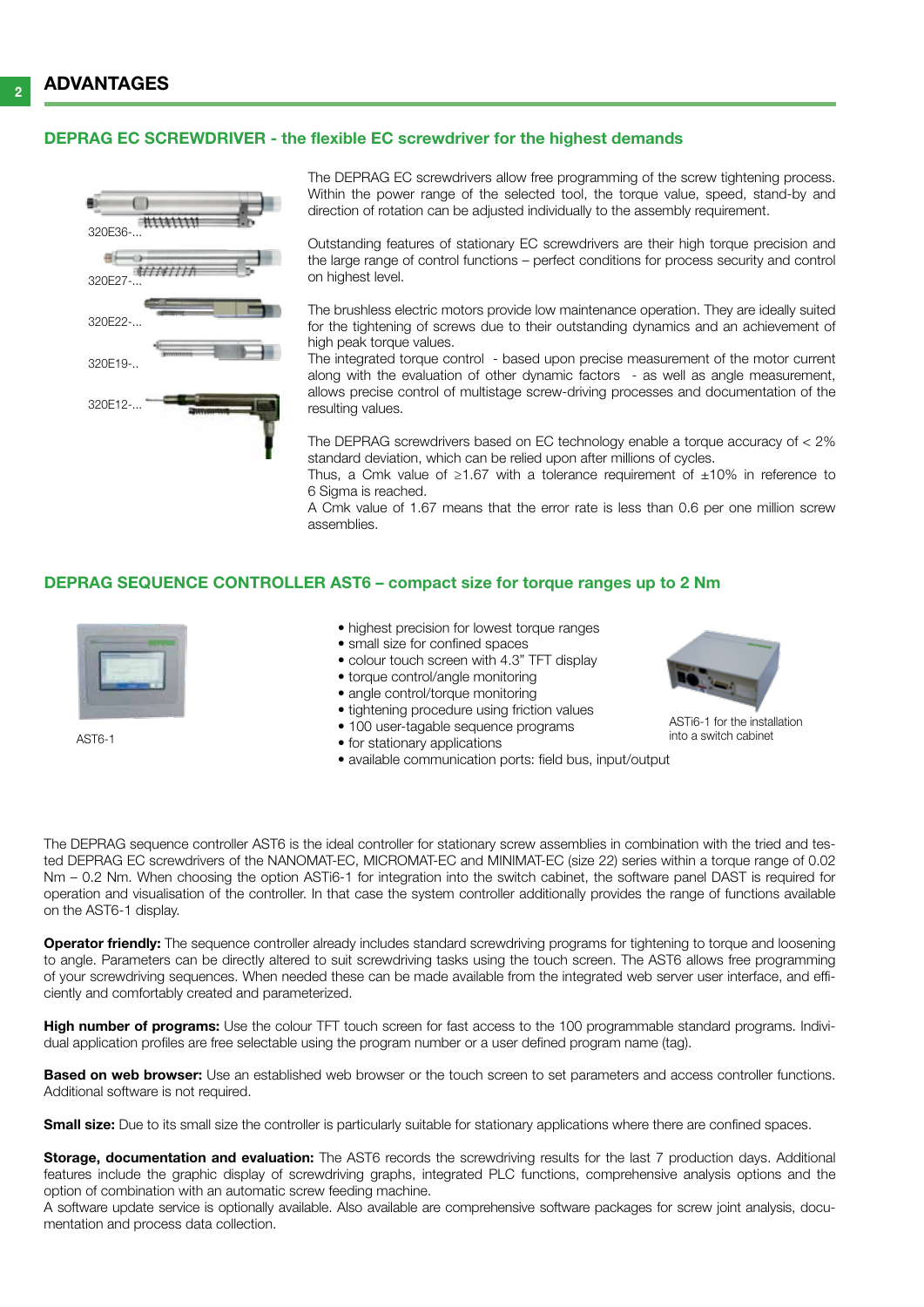# $\overline{2}$  advantages and  $\overline{3}$

#### Examples of the functions display on the AST6



Main menu



Language selection



Graphic display of screwdriving graphs

| etup 1/10        | <b>OGFARE ERI</b> |
|------------------|-------------------|
| <b>E Manterd</b> |                   |
|                  |                   |
|                  |                   |
|                  |                   |
|                  |                   |
|                  | <b>Back</b>       |

Program selection **Program set-up** 



Statistics display

|                          | Screwdriving Sequence     |           |
|--------------------------|---------------------------|-----------|
| Результе.                | 1 Standard 1              | $-14$     |
| Sirp.                    | 1.14                      |           |
|                          | Extended fasten to torque |           |
| Dhut-inff torque:        |                           | 500 Mom   |
| Torque kiwer knit        |                           | 4.50 N cm |
| <b>Torque upper lent</b> |                           | 5.50 N cm |
|                          | Back-                     |           |

## DEPRAG SEQUENCE CONTROLLER AST11 – flexible EC technology for the highest standards

- highest precision over the entire torque range
- torque control/angle monitoring
- angle control/torque monitoring
- friction-torque testing and friction-controlled fastening to torque
- 16 freely programmable sequence programs
- comprehensive analysis functions
- communication port: Ethernet for parameterisation of the web server
- PLC: inputs/outputs
- integrated RS232 port with varied options:
	- 4 fieldbuses available: Profibus, Profinet, EtherCat, EthernetIP
	- direct connection of a barcode scanner
- connection of a serial printer
- integrated functions for process control
- can be used in combination with DEPRAG feeders
- for manual and stationary applications

The DEPRAG controller AST11 is the ideal sequence controller for manual and stationary screw assemblies together with the tried and tested DEPRAG EC screwdrivers MICROMAT-EC and MINIMAT-EC.

Operator friendly: The sequence controller already includes standard screwdriving programs for tightening to torque and loosening to angle. Parameters can be directly altered to suit screwdriving tasks using the controller's keypad. The AST10 allows free programming of your screwdriving sequences for hand-held or stationary screwdriving tools. If required, further screwdriving programs can quickly and easily be set-up using the already existing basic program.

Freely programmable: Fast access to the 16 programmable screwdriving programs is enabled by the integrated display- and operating unit.

**Based on web server:** To set parameters and access additional control functions, simply use any common web browser or the integrated key pad. Additional software is not required.

Various communication options: Several communication options, especially for stationary use, via PLC and optionally RS232, Profinet, Profibus, EtherCat, Ethernet IP.

Saving, documentation and evaluation: The AST10 displays the screwdriving results of the last 7 production days. Additional software modules offer graphic display of screwdriving graphs, integrated PLC functions, comprehensive analysis options via a PC. Combination with an automated DEPRAG screw feeder is also possible. A software update service is optionally available.

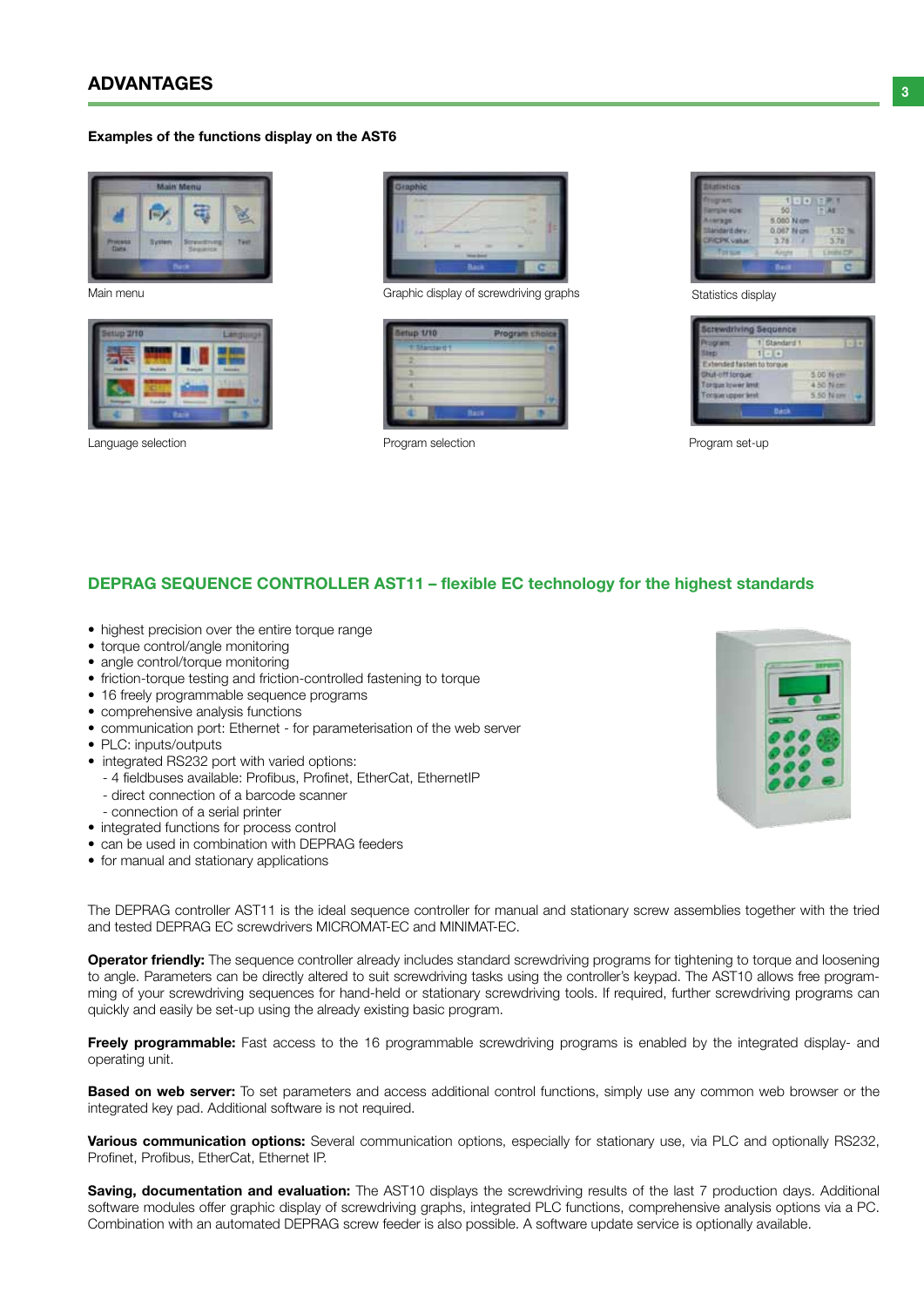| <b>Screwdriver spindle,</b><br><b>Straight handle design</b> |                         | <b>NANOMAT-EC, size 12</b> |                            |                            |                        | <b>MICROMAT-EC, size 19</b> |                        |
|--------------------------------------------------------------|-------------------------|----------------------------|----------------------------|----------------------------|------------------------|-----------------------------|------------------------|
| <b>Screwdriver</b>                                           | <b>Type</b><br>Part no. | 320E12-00012 1)<br>420400B |                            | 320E19-0002<br>405024A     | 320E19-0005<br>405024C |                             | 320E19-0008<br>405024B |
| Torque<br>min.                                               | Nm / in.lbs             | 0.02 / 0.18                |                            | 0.03 / 0.27<br>0.08 / 0.7  |                        | 0.15 / 1.3                  |                        |
| Torque<br>$max.$ $*)$                                        | Nm / in.lbs             | 0.12 / 1.06                |                            | 0.2 / 1.8                  | 0.5 / 4.4              |                             | 0.8 / 7.1              |
| Speed<br>min.                                                | rpm                     | 120                        |                            | 150                        | 60                     | 100                         |                        |
| Speed<br>max. $*$                                            | rpm                     | 1500                       |                            | 1500                       | 1200                   | 1000                        |                        |
| Diameter                                                     | mm / in.                | 17.5 / 0.68                |                            | $19/$ $\frac{3}{4}$        | $19/$ $\frac{3}{4}$    |                             | $19/$ $\frac{3}{4}$    |
| Length                                                       | mm / in.                | 150 / 5.85                 |                            | 190 / 731/64               | 190 / 731/64           |                             | 190 / 731/64           |
| Weight                                                       | kg / lbs                | 0.2 / 0.44                 |                            | 0.25 / 0.55                | 0.25 / 0.55            |                             | 0.27 / 0.59            |
| Noise level                                                  | dB(A)                   | 56                         |                            | 60                         | 60                     | 60                          |                        |
| Line voltage (DC)                                            | V                       | 24                         |                            | 48                         | 48                     | 48                          |                        |
| Internal hex. drive DIN ISO 1173                             |                         | B3 (3 mm)                  |                            | B3 (3 mm)                  | B3 (3 mm)              |                             | <b>B3 (3mm)</b>        |
| Suitable inserting tools and connection                      |                         |                            |                            |                            |                        |                             |                        |
| parts with inserting end DIN ISO 1173                        |                         | A3 (3 mm)                  |                            | A3 (3 mm)                  | A3 (3 mm)              |                             | A3 (3mm)               |
| <b>Screwdriver spindle,</b><br><b>Straight handle design</b> |                         |                            | <b>MINIMAT-EC, size 22</b> | <b>MINIMAT-EC, size 27</b> |                        |                             |                        |
| <b>Screwdriver</b>                                           | <b>Type</b>             | 320E22-00120               | 320E22-00200               | 320E27-0010-D              | 320E27-0018-D          | 320E27-0024-D               | 320E27-0042-D          |
|                                                              | Part no.                | 420988D                    | 420988E                    | 416500B                    | 416500H                | 416500C                     | 416500D                |
| Torque<br>min.                                               | Nm / in.lbs             | 0.18 / 1.59                | 0.4 / 3.54                 | 0.15 / 1.3                 | 0.4 / 3.5              | 0.4 / 3.5                   | 0.7/6.2                |
| Torque<br>$max.$ $*$ )                                       | Nm / in.lbs             | 1.2 / 10.62                | 2.0 / 17.7                 | 1.0 / 8.85                 | 1.8 / 15.9             | 2.4 / 21.2                  | 4.2 / 37.2             |
| Speed<br>min.                                                | rpm                     | 50                         | 30                         | 50                         | 100                    | 50                          | 40                     |
| Speed<br>max. $*$ )                                          | rpm                     | 900                        | 550                        | 1000                       | 1000                   | 700                         | 400                    |
| Diameter                                                     | mm / in.                | 22/7/8                     | 22/7/8                     | 27/11/16                   | 27/11/16               | 27/11/16                    | 27/11/16               |
| Length                                                       | mm / in.                | $202 / 7^{61}/64$          | 202 / 761/64               | 254 / 9.9                  | 251/9.8                | 251/9.8                     | 263 / 10.3             |
| Weight                                                       | kg / lbs                | 0.55 / 1.21                | 0.55 / 1.21                | 0.75 / 1.65                | 0.75/1.65              | 0.75/1.65                   | 0.75/1.65              |
| Noise level                                                  | dB(A)                   | 60                         | 60                         | 60                         | 60                     | 60                          | 60                     |
| Line voltage (DC)                                            | $\vee$                  | 24                         | 24                         | 48                         | 48                     | 48                          | 48                     |
| Internal hex. drive DIN ISO 1173                             |                         | F6.3 (1/4")                | F6.3 (1/4")                | B3 (3 mm)                  | F6.3 (1/4")            | F6.3 (1/4")                 | F6.3 (1/4")            |
| Suitable inserting tools and connection                      |                         |                            |                            |                            |                        |                             |                        |
| parts with inserting end DIN ISO 1173                        |                         | E6.3(1/4")                 | E6.3(1/4")                 | A3 (3 mm)                  | E6.3 (1/4")            | E6.3(1/4")                  | E6.3(1/4")             |
| <b>Screwdriver spindle,</b><br><b>Straight handle design</b> |                         | <b>MINIMAT-EC, size 36</b> |                            |                            |                        |                             |                        |
| <b>Screwdriver</b>                                           | Type                    | 320E36-0040-D              | 320E36-0060-D              | 320E36-0090-D              | 320E36-0120-D          | 320E36-0180-D               | 320E36-0250-D          |
|                                                              | Part no.                | 416600E                    | 416600A                    | 416600F                    | 416600B                | 416600C                     | 416600G                |
| Torque<br>min.                                               | Nm / in.lbs             | 0.8 / 7.1                  | 1/8.85                     | 2/17.7                     | 2/17.7                 | 3/26.6                      | 5/44.25                |
| Torque<br>max. $*$                                           | Nm / in.lbs             | 4/35.4                     | 6/53.1                     | 9/79.7                     | 12/106.2               | 18 / 159.3                  | 25 / 221.25            |
| Speed<br>min.                                                | rpm                     | 100                        | 70                         | 50                         | 35                     | 25                          | 20                     |
| Speed<br>$max.$ *)                                           | rpm                     | 1000                       | 740                        | 550                        | 380                    | 280                         | 220                    |
| Diameter                                                     | mm / in.                | $36 / 1^{27}/64$           | 36 / 127/64                | 36 / 127/64                | 36 / 127/64            | 36 / 127/64                 | $36 / 1^{27}/64$       |
| Length                                                       | mm / in.                | 298 / 11.6                 | 298 / 11.6                 | 298 / 11.6                 | 298 / 11.6             | 298 / 11.6                  | 298 / 11.6             |
| Weight                                                       | kg / lbs                | 1.2 / 2.64                 | 1.2 / 2.64                 | 1.2 / 2.64                 | 1.2 / 2.64             | 1.2 / 2.64                  | 1.2 / 2.64             |

Internal hex. drive DIN ISO 1173 F6.3 (1/4") F6.3 (1/4") F6.3 (1/4") F6.3 (1/4") F6.3 (1/4") F6.3 (1/4") F6.3 (1/4") Suitable inserting tools and connection

parts with inserting end DIN ISO 1173 E6.3 (1/4") E6.3 (1/4") E6.3 (1/4") E6.3 (1/4") E6.3 (1/4") E6.3 (1/4")

\*) as per VDI/VDE 2647 Directive 1) The motor cable, 2.5 meters long, is solidly connected to the screwdriver

### **MOTOR CABLE**

| Motor cable for screwdrivers,                                                          |          | straight connection | with 90°         |
|----------------------------------------------------------------------------------------|----------|---------------------|------------------|
| size 19, 22, 27 and 36                                                                 |          |                     | angle connection |
| Length $2.5 \text{ m}$ / $8.2 \text{ ft}$ . (standard)                                 | Part no. | 385442A             | 385442E          |
| Length $5 \text{ m}$ / 16.4 ft.                                                        | Part no. | 385442B             | 385442F          |
| Length $8 \text{ m} / 26.2 \text{ ft.}$                                                | Part no. | 385442C             | 385442G          |
| Length $12 \text{ m} / 39.4 \text{ ft}$ .                                              | Part no. | 385442D             | 385442H          |
| <b>Optionally available: motor cable extension, suitable for all screwdriver sizes</b> |          |                     |                  |
| Length $2.5 \text{ m} / 8.2 \text{ ft}$ .                                              | Part no. | 385478A             |                  |
| Length $5.5 \text{ m} / 18.0 \text{ ft}$ .                                             | Part no. | 385478B             |                  |
| Length $9.5 \text{ m} / 31.2 \text{ ft}$ .                                             | Part no. | 385478C             |                  |

Noise level dB (A) | 60 | 60 | 60 | 60 | 62 Line voltage (DC)  $V$  48 48 48 48 48 48

The total length including the motor cable extension must not exceed 12 meters.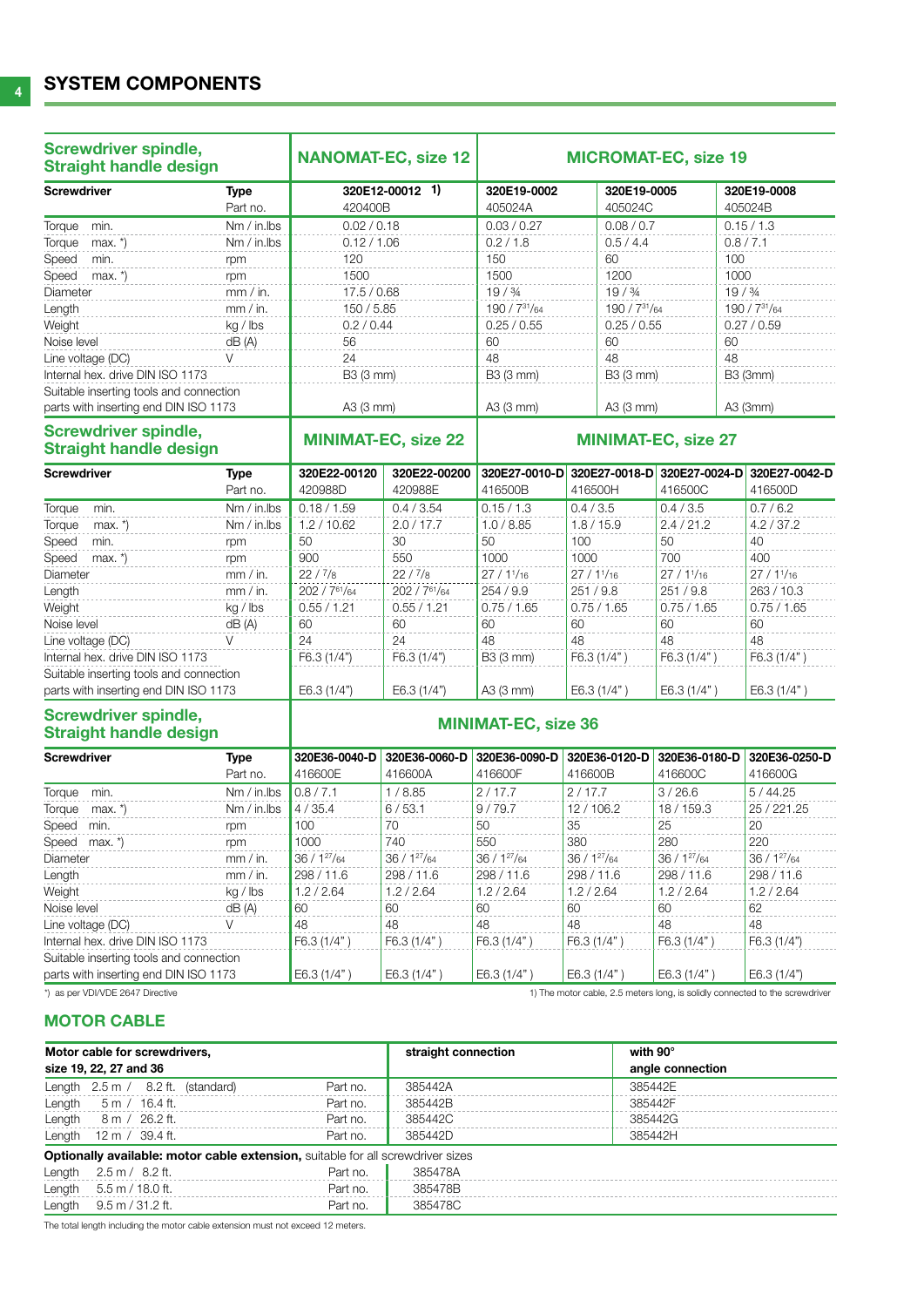### SEQUENCE CONTROLLER AST6/ASTi6

| for screwdriver                         | NANOMAT-EC  | 320E12- (page 4)                                       |                                         |  |  |  |
|-----------------------------------------|-------------|--------------------------------------------------------|-----------------------------------------|--|--|--|
|                                         | MICROMAT-EC |                                                        | 320E19- (page 4)                        |  |  |  |
|                                         | MINIMAT-EC  | 320E22- (page 5)                                       |                                         |  |  |  |
| Sequence controller                     | Type        | <b>AST6-1</b>                                          | ASTi6-1                                 |  |  |  |
| with integrated performance electronics | Part no.    | 428001A                                                | 428004A                                 |  |  |  |
| Sequence controller                     | Type        | AST6-1 PB                                              | <b>ASTI6-1 PB</b>                       |  |  |  |
| with fieldbus module Profibus port      | Part no.    | 428001B                                                | 428004B                                 |  |  |  |
| Sequence controller                     | Type        | AST6-1 PN                                              | <b>ASTI6-1 PN</b>                       |  |  |  |
| with fieldbus module Profinet port      | Part no.    | 428001C                                                | 428004C                                 |  |  |  |
| Sequence controller                     | Type        | AST6-1 EC                                              | ASTI6-1 EC                              |  |  |  |
| with fieldbus module EtherCat port      | Part no.    | 428001D                                                | 428004D                                 |  |  |  |
| Sequence controller                     | Type        | AST6-1 E/IP                                            | ASTI6-1 E/IP                            |  |  |  |
| with fieldbus module Ethernet IP port   | Part no.    | 428001E                                                | 428004E                                 |  |  |  |
| Power supply (DC)                       | $\vee$      | 24                                                     |                                         |  |  |  |
| Power consumption                       | W           |                                                        | 150                                     |  |  |  |
| Display                                 |             | TFT colour display 4.3"                                | without display                         |  |  |  |
| 24V input/output interface              |             |                                                        | 14 inputs / 8 outputs                   |  |  |  |
| Ethernet                                |             | ves                                                    |                                         |  |  |  |
| Number of connectable screwdriver       |             |                                                        |                                         |  |  |  |
| Dimensions $(W \times H \times D)$      | mm / in.    |                                                        | 162 x 143 x 65 / 6 3/8 x 5 5/8 x 2 9/16 |  |  |  |
| Weight                                  | kg / lbs    | 1.5/3.3                                                |                                         |  |  |  |
| Power supply unit                       | Part no.    | 2041061 (included in delivery)<br>optional accessories |                                         |  |  |  |

#### Required Accessories

| <b>Power supply cable 230 V</b><br>enath<br>◡                   |                                 | 258 | $\overline{\phantom{a}}$ |
|-----------------------------------------------------------------|---------------------------------|-----|--------------------------|
| <b>Power supply cable 1</b><br>enath<br>' 15 V<br><b>×</b><br>◡ | $\sim 1 -$<br>−di∟.<br>$\cdots$ |     | $\overline{\phantom{a}}$ |

#### Required Accessories for ASTi6

| <b>Control and Operating Unit</b>         | Type                    | <b>DPU100</b>                              |  | <b>DPU200</b>                              |
|-------------------------------------------|-------------------------|--------------------------------------------|--|--------------------------------------------|
| <b>DEPRAG Processing Unit</b>             | Part no.                | 8099722                                    |  | 8134992                                    |
| Display                                   |                         | touch panel 6.5", colour                   |  | 15" TFT-display with touch screen, colour  |
| Resolution                                |                         | VGA (640 x 480 pixels)                     |  | VGA (1024 x 768 pixels)                    |
| Voltage                                   |                         | 24V DC                                     |  | 24V DC                                     |
| Current consumption                       | А                       | 0.75                                       |  | approx. 4.5                                |
| Power input                               | W                       | 18                                         |  | 80 / 110 with USV                          |
| Additional functions - Membrane keys      |                         | 12 membrane keys with green and red LED    |  | 12 membrane keys with green and red LED    |
|                                           | - Emergency stop button | yes                                        |  | yes                                        |
| <b>CPU</b>                                |                         | Intel Atom, 1.6 GHz                        |  | Intel Celeron 2000E 2.2 GHz                |
| Port                                      |                         | 1xEthernet, 1xEtherCat, 2xUSB 2.0          |  | 1xEthernet, 1xEtherCat, 2xUSB 2.0 Front,   |
|                                           |                         |                                            |  | 1xUSB 2.0 in rear plate                    |
| Working storage                           |                         | 1GB DDR2 RAM                               |  | 2GB DDR3L-RAM                              |
| Mass storage                              |                         | 1GB Compact Flash                          |  | Hard disk, 2.5" 320 GB                     |
| Operating system                          |                         | Windows CE                                 |  | Windows 7 Ultimate                         |
| Operating temperature                     | $^{\circ}C$             | 0 to 55                                    |  | 0 to 45                                    |
| Housing - protection class                |                         | IP65 (splash proof)                        |  | IP65 (splash proof)                        |
| Dimensions ( $W \times H \times D$ )      | mm / in.                | 290 x 225 x 50 / 11.3 x 8.8 x 1.9          |  | 426 x 395 x 95 / 16.6 x 15.4 x 3.7         |
| Weight                                    | kg / lbs                | approx. 4.5 / 9.9                          |  | approx. 13 / 28.6                          |
| Remote maintenance                        |                         | optional (Ethernet, modem)                 |  | optional (Ethernet, modem)                 |
| Programming                               |                         | IEC61131-3 (AWL, KOP, FUP, ST, AS and CFC) |  | IEC61131-3 (AWL, KOP, FUP, ST, AS and CFC) |
| Necessary software packages Type/Part no. |                         | <b>DAST100 / 815641</b>                    |  | <b>DAST200 / 815642</b>                    |

#### Description

DPU100 - This high performance controller can guide axis systems with up to three axes. Complex manual work stations with operator guidance, sequence and screw position visualisation as well as fully automatic machines with several part stations such as rotary indexing machines with up to 4 user stations can be realised. This controller adds the option of connecting a database such as a BDE or ERP system. The DPU100 can be used in combination with all standard DSEC control cabinets.

DPU200 - The DPU200 is the most efficient controller of the DPU series. The controller has a 15" display with XGA resolution (1024 x 768 pixels) for improved image visualisation. It can control complex fully automatic machines such as axis systems with more than three axes. It offers unproblematic connection to databases such as BDE or ERP systems. There are various interfaces and protocols available e.g. OPC, OPC-UA or TCP/IP. The DPU200 can also be used in conjunction with all DSEC control cabinets.

DAST100/200 - The software-panel for EC and EC Servo Systems. DAST is used to supervise the operation and visualisation of the screwdriver sequence controller (AST series) through the system control. The functionality matches the performance capability of the relevant system control.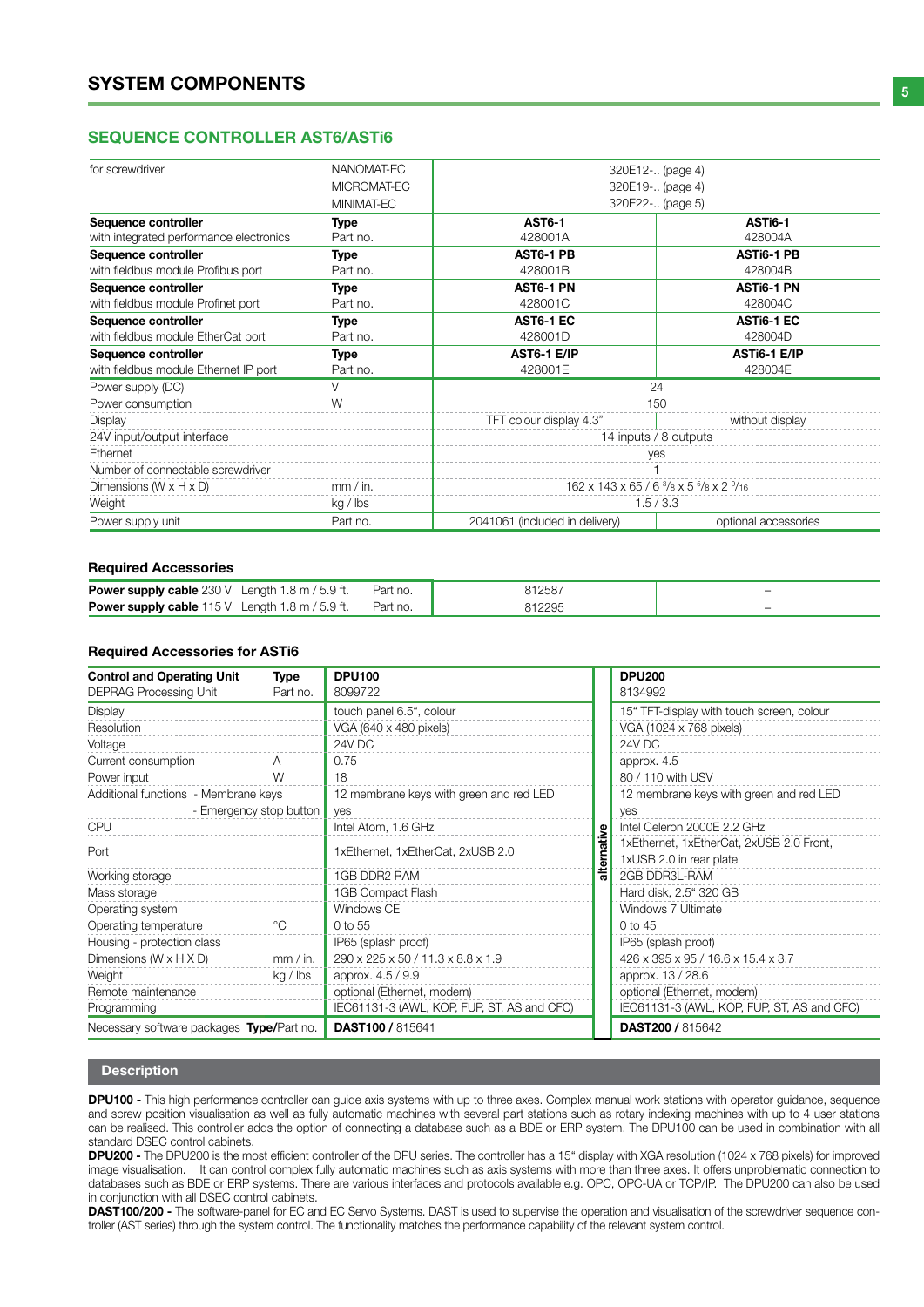# Sequence controller AST11

| for screwdriver                    | MICROMAT-EC | 320E19- (page 4)                                                             |                  |                                                                              |                  |
|------------------------------------|-------------|------------------------------------------------------------------------------|------------------|------------------------------------------------------------------------------|------------------|
|                                    | MINIMAT-EC  | 320E22- and 320E27- (page 5)                                                 |                  | 320E36-(page 5)                                                              |                  |
| Sequence controller                | Type        | <b>AST11-1</b>                                                               | <b>AST11-1-S</b> | <b>AST11-2</b>                                                               | <b>AST11-2-S</b> |
|                                    | Part no.    | 390041A                                                                      | 390041B          | 390042A                                                                      | 390042B          |
| Module "safety stop"               |             | no                                                                           | yes              | no                                                                           | <b>yes</b>       |
| Power unit (AC)                    | V / Hz      | $100 - 240 / 50 / 60$                                                        |                  | $100 - 240 / 50 / 60$                                                        |                  |
| Power consumption                  | W           | 400                                                                          |                  | 400                                                                          |                  |
| <i>Insulation</i>                  |             | IP 54                                                                        |                  | IP 54                                                                        |                  |
| LC-display                         |             | $4 \times 20$                                                                |                  | $4 \times 20$                                                                |                  |
| 24V input/output interface         |             | 12 inputs / 8 outputs                                                        |                  | 12 inputs / 8 outputs                                                        |                  |
| Membrane keyboard                  |             | yes                                                                          |                  | yes                                                                          |                  |
| RS 232 Interface                   |             | yes                                                                          |                  | yes                                                                          |                  |
| Ethernet                           |             | yes                                                                          |                  | yes                                                                          |                  |
| Amount of connectable screwdrivers |             |                                                                              |                  |                                                                              |                  |
| Dimensions $(W \times H \times D)$ | mm / in.    | 160x295x200 / 6 <sup>19</sup> /64 x 11 <sup>39</sup> /64 x 7 <sup>7</sup> /8 |                  | 160x295x200 / 6 <sup>19</sup> /64 x 11 <sup>39</sup> /64 x 7 <sup>7</sup> /8 |                  |
| Weight                             | kg / lbs    | 5.8/12.76<br>6/13.2                                                          |                  |                                                                              |                  |

### Required Accessories

| <b>Power supply cable</b> Length $1.8 \text{ m}/5.9 \text{ ft}$ . (EU) | Part no. | 385443A |
|------------------------------------------------------------------------|----------|---------|
| <b>Power supply cable</b> Length 1.8 m/5.9 ft. (USA)                   | Part no. | 385443B |
| <b>Power supply cable</b> Length 2.5 m/8.2 ft. (China)                 | Part no. | 385443C |

| <b>Optional Accessories</b>                       | for sequence controller | <b>AST6-1</b>                 | ASTi6-1                            | <b>AST11</b> |
|---------------------------------------------------|-------------------------|-------------------------------|------------------------------------|--------------|
| Patch cable (2m) (connection ASTx -PC)            | Part no.                | 831902 (included in delivery) |                                    | 831902       |
| Plug RJ45-IP54                                    | Part no.                |                               |                                    | 385453A      |
| Part sensor capacitive M18                        | Part no.                |                               |                                    | 354841C      |
| Base                                              | Part no.                |                               | 416004A                            | 405278A      |
| Cable socket (slide connector                     |                         |                               | 810122 (included                   |              |
| voltage supply)                                   | Part no.                |                               | in delivery)                       |              |
| ASTi6-1 reset plug                                | Part no.                |                               | 428005 A (included<br>in delivery) |              |
| Power supply unit + power supply cable 230 V      | Part no.                |                               | 2041061 + 812587                   |              |
| Power supply unit + power supply cable 115 V      | Part no.                |                               | 2041061 + 812295                   |              |
| Touch pen                                         | Part no.                | 832190                        |                                    |              |
| Slide connector 26pol. for input/output interface | Part no.                | 832625                        |                                    |              |
| Printer Type ND350                                | Part no.                |                               |                                    | 112462A      |
| Field bus module Profibus                         | Part no.                |                               |                                    | 428010A      |
| Field bus module Profinet                         | Part no.                |                               |                                    | 428010B      |
| Field bus module EtherCAT                         | Part no.                |                               |                                    | 428010C      |
| Field bus module EtherNet/IP                      | Part no.                |                               |                                    | 428010D      |
| <b>Required accessories:</b>                      |                         |                               |                                    | 207725A (EU) |
| Connection cable AST11 to field bus module        | Part no.                |                               |                                    | 207725B (US) |

| <b>Optional additional software</b> for sequence controller                       |          | <b>AST6-1</b>    | AST <sub>i6-1</sub> | AST <sub>11</sub> |  |
|-----------------------------------------------------------------------------------|----------|------------------|---------------------|-------------------|--|
| <b>Interface Graph Loader</b> (Hardware and Software)   activation key            | Part no. | 385834A   118742 |                     | 385834A   118742  |  |
| Connection cable (ASTxx - Graph Loader)                                           | Part no. | 385835B          |                     | 811420            |  |
| Software ASTxx Serial Remote (activation key)                                     |          |                  |                     |                   |  |
| for the simple storage of screwdriving curves and                                 | Part no. | 206565           |                     | 206565            |  |
| result data to a PC                                                               |          |                  |                     |                   |  |
| <b>Software Statistics (activation key)</b>                                       | Part no. | 206081           |                     | 206081            |  |
| <b>Software Datalogger (activation key)</b>                                       |          | 202699           |                     | 202699            |  |
| <b>Software Friction value screwdriving (activation key)</b>                      |          | 201820           |                     | 201820            |  |
| <b>Software Graph Viewer</b> for sequence controller AST (activation key)         |          | 128901           |                     | 128901            |  |
| <b>Software DEPRAG Data eXchange</b> for sequence controller AST (activation key) | Part no. | 132680           |                     | 132680            |  |
| <b>Software TIA Link (activation key)</b>                                         | Part no. | 135839           |                     | 135839            |  |
| <b>Software TwinCAT Link (activation kev)</b>                                     | Part no. | 140996           |                     | 140996            |  |

For more details to the software products, please see brochure D3900E.

Our software solutions undergo continuous improvements. We recommend that you regularly update your software. In this way you will always receive the most up-to-<br>date security updates, upgraded features and drivers. With t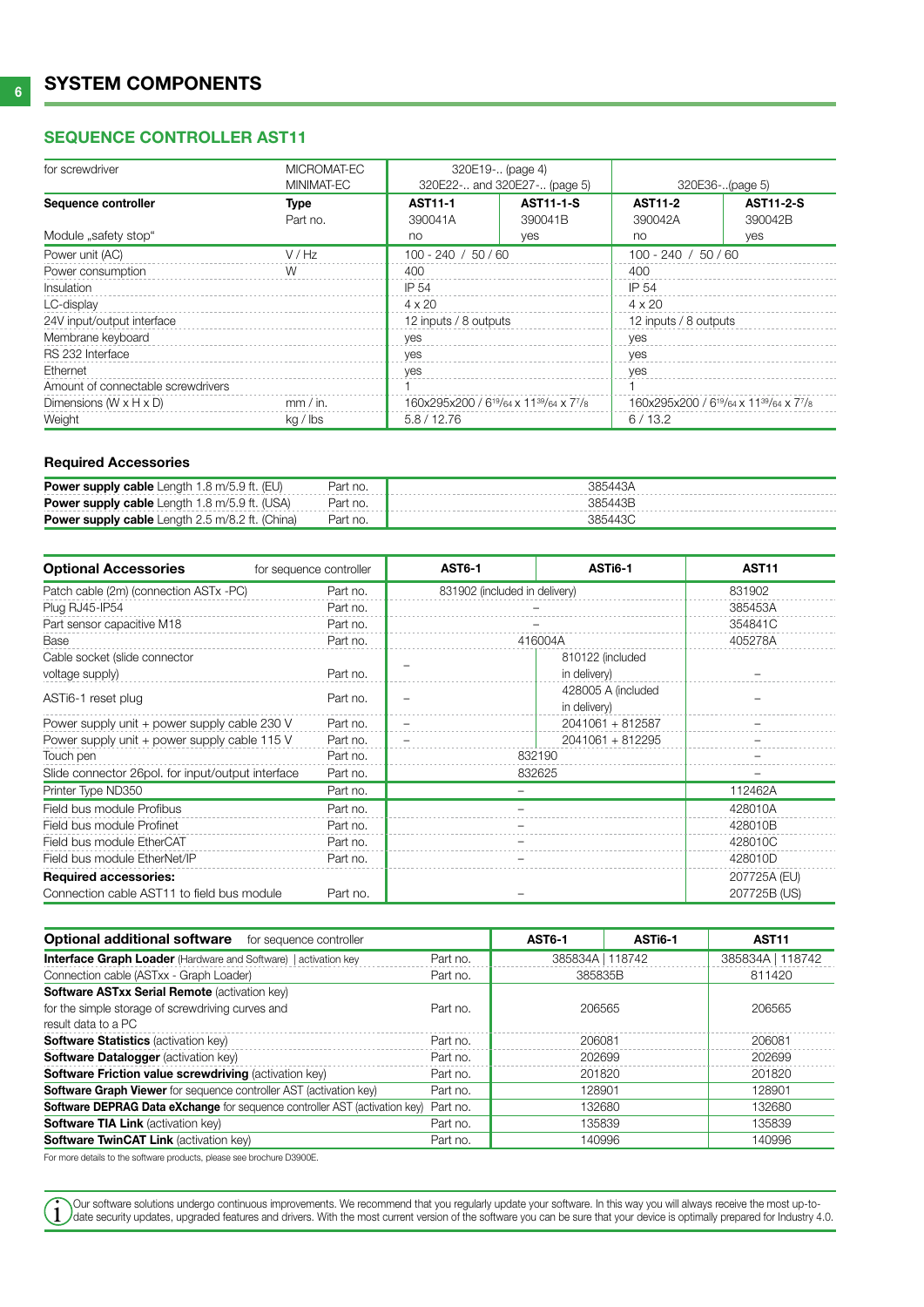# $\mathsf{EXAMPLE}$  . The set of the set of the set of the set of the set of the set of the set of the set of the set of the set of the set of the set of the set of the set of the set of the set of the set of the set of the set of t